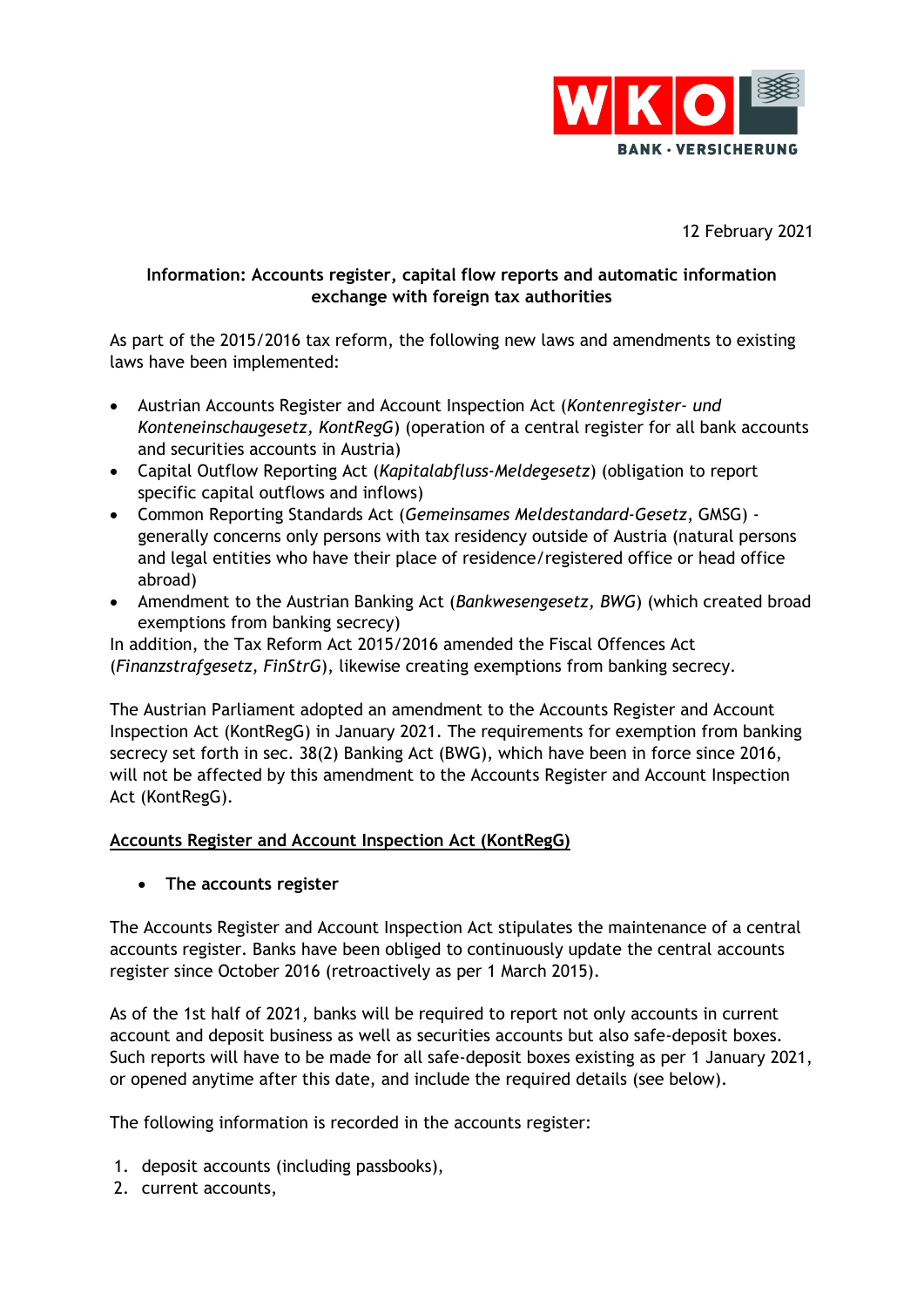

- 3. home savings accounts,
- 4. loan and credit accounts if these accounts are payment accounts identified by an international account number (IBAN) in accordance with SEPA Regulation (EU) No 260/2012,
- 5. payment accounts for the provision of payment services if these accounts are payment accounts identified by an international account number (IBAN) in accordance with SEPA Regulation (EU) No 260/2012,
- 6. securities accounts in the securities account business of credit institutions and
- 7. safe-deposit boxes hosted by credit institutions and by commercial safe-deposit box providers that are financial institutions.

Safe-deposit boxes within the meaning of the Accounts Register and Account Inspection Act (KontRegG) are safe-deposit boxes subject to high security standards as ensured by access restrictions and leased out by credit institutions or commercial safe-deposit box providers for the purpose of safekeeping valuables for a period of indefinite duration or of at least one week on the basis of contracts or lease agreements. Safe-deposit boxes used exclusively for the safekeeping of passbooks will not be subject to the reporting obligation.

A report must include the following details:

- For natural persons, the encrypted area-specific personal code for taxes and duties (*verschlüsselte bereichsspezifische Personenkennzeichen für Steuern und Abgaben, vbPK SA*); if this code cannot be determined: first name, surname, date of birth, address and country of residence
- For legal entities, the company's source PIN (company register number, registration number of association) or, as the case may be, a sort key from the Austrian E-Government Act (*E-Government-Gesetz*); if the sort key cannot be determined: name, address, country of residence
- Persons authorised to represent in matters concerning the account or, as the case may be, securities account (authorised signatories, for example), trustors and ultimate beneficial owners, including start and end of such capacity
- Where the lessee of the safe-deposit box is a legal entity, persons authorised to represent the legal entity in dealings with the credit institution (individuals acting as authorised statutory representatives who approached the credit institution) and ultimate beneficial owners
- Account number or, as the case may be, securities account number and a unique number in the case of safe-deposit boxes
- Date on which the bank account or, as the case may be, the securities account was opened and closed
- Type of account (for example, whether the account is a current account, deposit account, securities account or safe-deposit box)
- Name of the reporting institution
- In the case of safe-deposit boxes, commencement and term of lease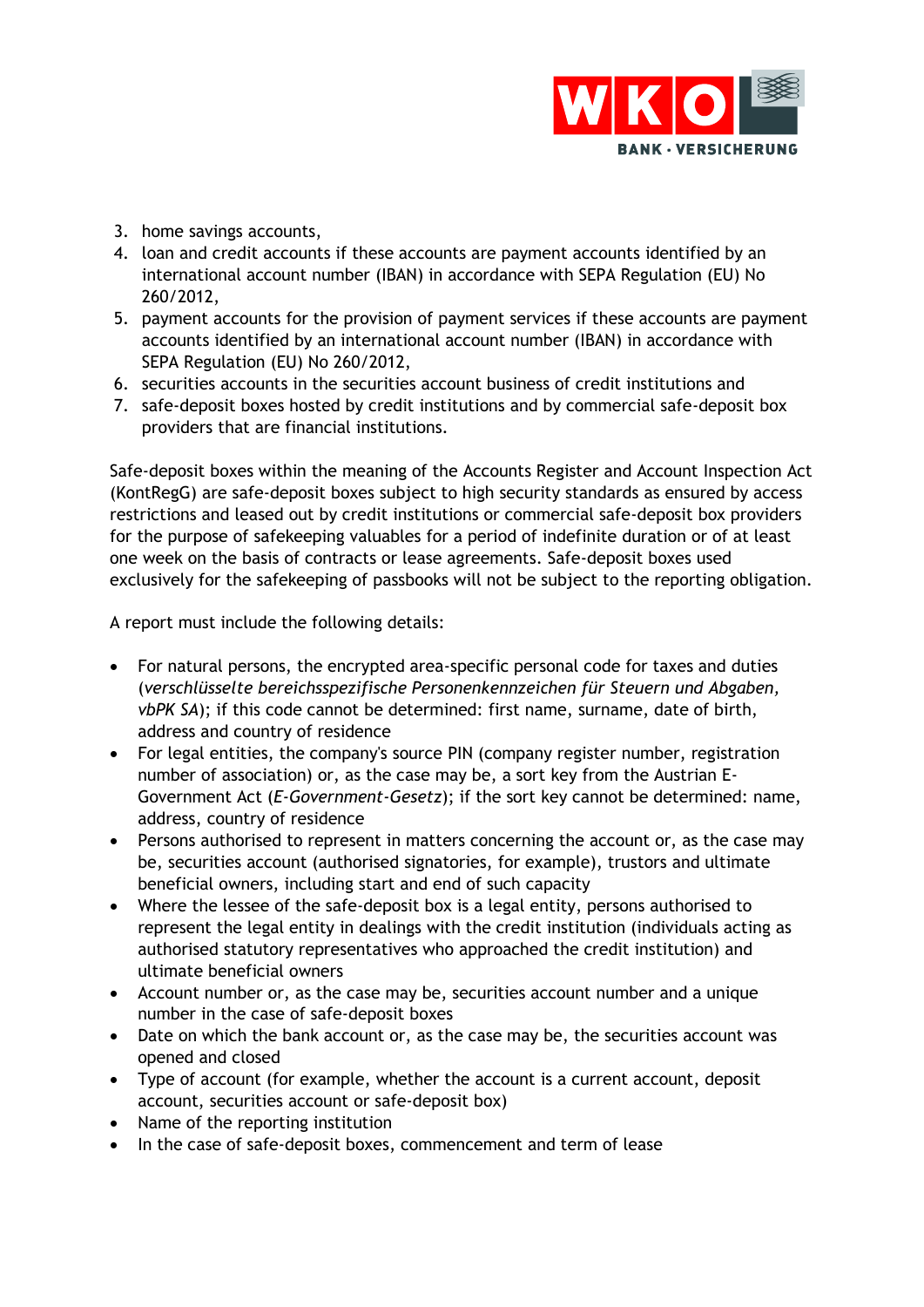

However, internal account data, including account balances, account movements, exact transaction data or the value of deposited valuables, are not included in the report to the accounts register.

A first-time submission must include the data available as per 1 March 2015 as well as all changes up to the point in time at which the accounts register began to operate (October 2016), i.e. the accounts register provides retroactive information on persons who have held an account since 1 March 2015 or at any time during this period, or, as the case may be, on any person having acted as a trustor, ultimate beneficial owner or authorised representative for an account since 1 March 2015 or at any time during this period. Ever since the accounts register began to operate in October 2016, the data has had to be updated regularly.

Any safe-deposit boxes existing as per 1 January 2021 will also have to be reported to the accounts register as of the 1st half of 2021. Such reports will have to be made for all safedeposit boxes existing as per 1 January 2021, or opened anytime after this date, and include the required details (see above).

• **Inspection of the accounts register**

The right to inspect accounts register is granted in the following cases:

- 1. for the purpose of criminal proceedings for public prosecutors and penal courts
- 2. for the purpose of fiscal law proceedings for fiscal offence prosecution authorities and the Federal Fiscal Court
- 3. where appropriate and proportionate in the interest of tax collection, for fiscal law purposes for fiscal authorities of the Federal Government and the Federal Fiscal Court
- 4. for the purpose of preventing and controlling money laundering and related predicate offences as well as terrorist financing for the Financial Intelligence Unit and the Office for the Protection of the Constitution and Counterterrorism (BVT)
- 5. for the purpose of preventing money laundering and terrorist financing for the Financial Market Authority
- 6. for the purpose of preventing, uncovering, investigating or prosecuting criminal offences within the meaning of Annex I to the Europol Regulation (EU) No 2016/794 for the Federal Criminal Police Office, the Federal Bureau of Anti-Corruption and the Office for the Protection of the Constitution and Counterterrorism
- 7. for criminal sanctions purposes for Oesterreichische Nationalbank and the Ministry of the Interior.
	- **Account examination directly at the credit institution (account opening)**

Inspection of the accounts register needs to be distinguished from the direct examination of an account.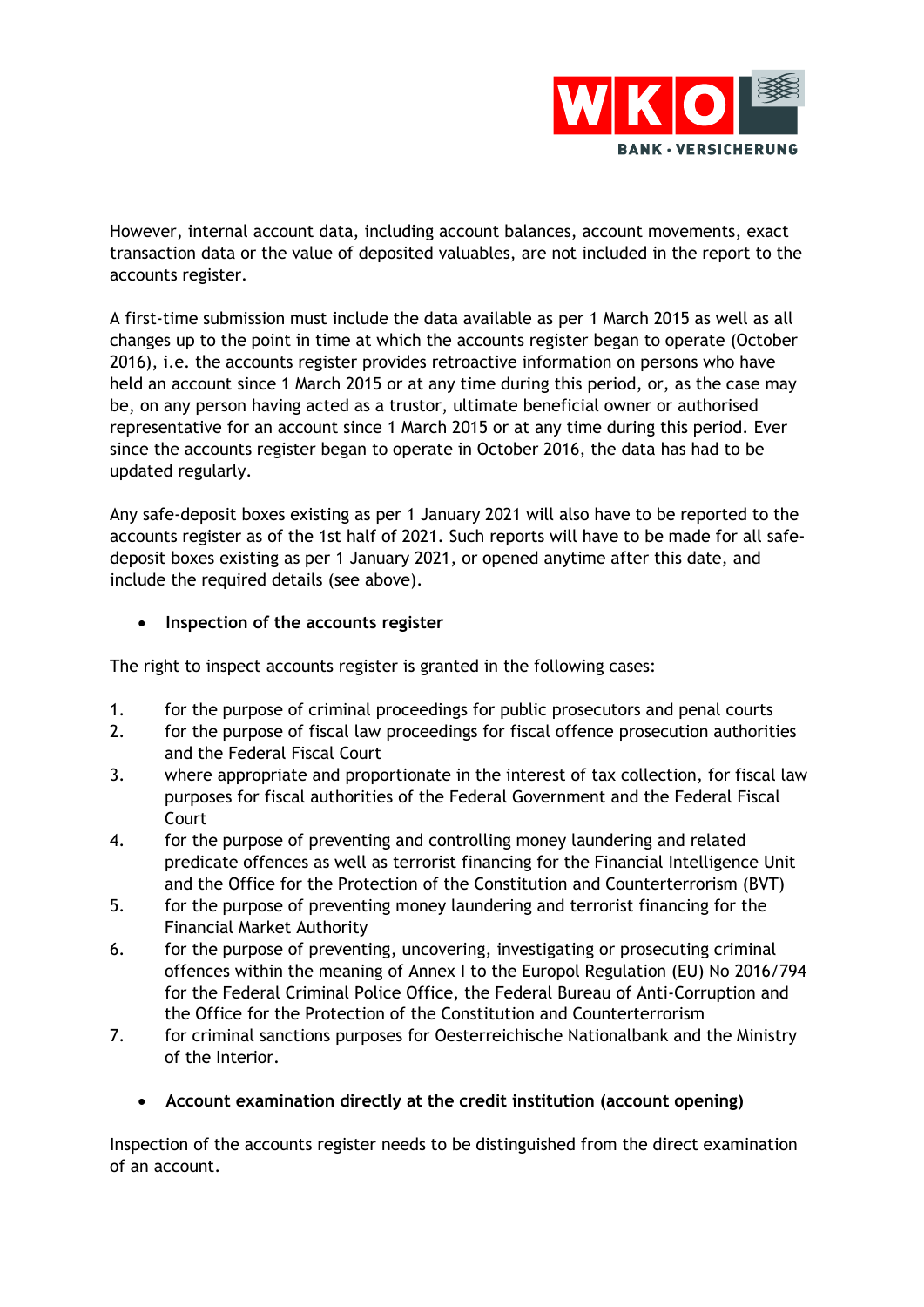

An account examination allows the fiscal authorities to obtain further asset information (bank accounts, securities accounts, safe-deposit boxes) not available in the accounts register subject to the following conditions:

- There are reasonable doubts as to the accuracy of the information provided by the taxable person (=necessity) or, in the event that the taxable person has not provided any data or provides no data, there is reason to believe that the taxable person would need to provide data in order to disclose the existence and extent of their tax liability.
- The information is expected to be appropriate to remove the doubts (= expediency) and
- the intrusion into the legitimate secrecy interests of the credit institution's customers, occurring on account of the information disclosure, is not expected to be disproportionate to the purpose of the investigative measure (= proportionality).

A request for information must be addressed to the credit institution in writing. It must include a justification and be signed by the management of the fiscal authority or, as the case may be, the head of the specialised division (Fachbereich). All information requests from fiscal offence prosecution authorities require prior approval by a judge (Federal Fiscal Court).

# **Capital Outflow Reporting Act (obligation to report capital outflows)**

• **Obligation to report capital outflows (concerns 'private individuals')**

Outflows of EUR 50,000 or more from current and deposit accounts and securities accounts held by natural persons and certain asset-managing partnerships must be reported to the Federal Minister of Finance (BMF). The EUR 50,000 limit has been replaced by an aggregation rule according to which the amounts of capital outflows below this limit also need to be reported if they clearly relate to connected operations and, in their turn, add up to a total outflow of at least EUR 50,000.

Business accounts held by companies and fiduciary accounts held by lawyers, notaries or public accountants are exempt from this reporting obligation.

### **Which types of capital outflows are subject to these requirements?**

- Payouts and transfers of deposits repayable on demand, fixed-term deposits and savings deposits,
- payouts and transfers within the scope of payment services or in connection with the sale of treasury bills,
- the transfer of securities ownership as a gift in Austria and
- the transfer of securities to foreign securities accounts.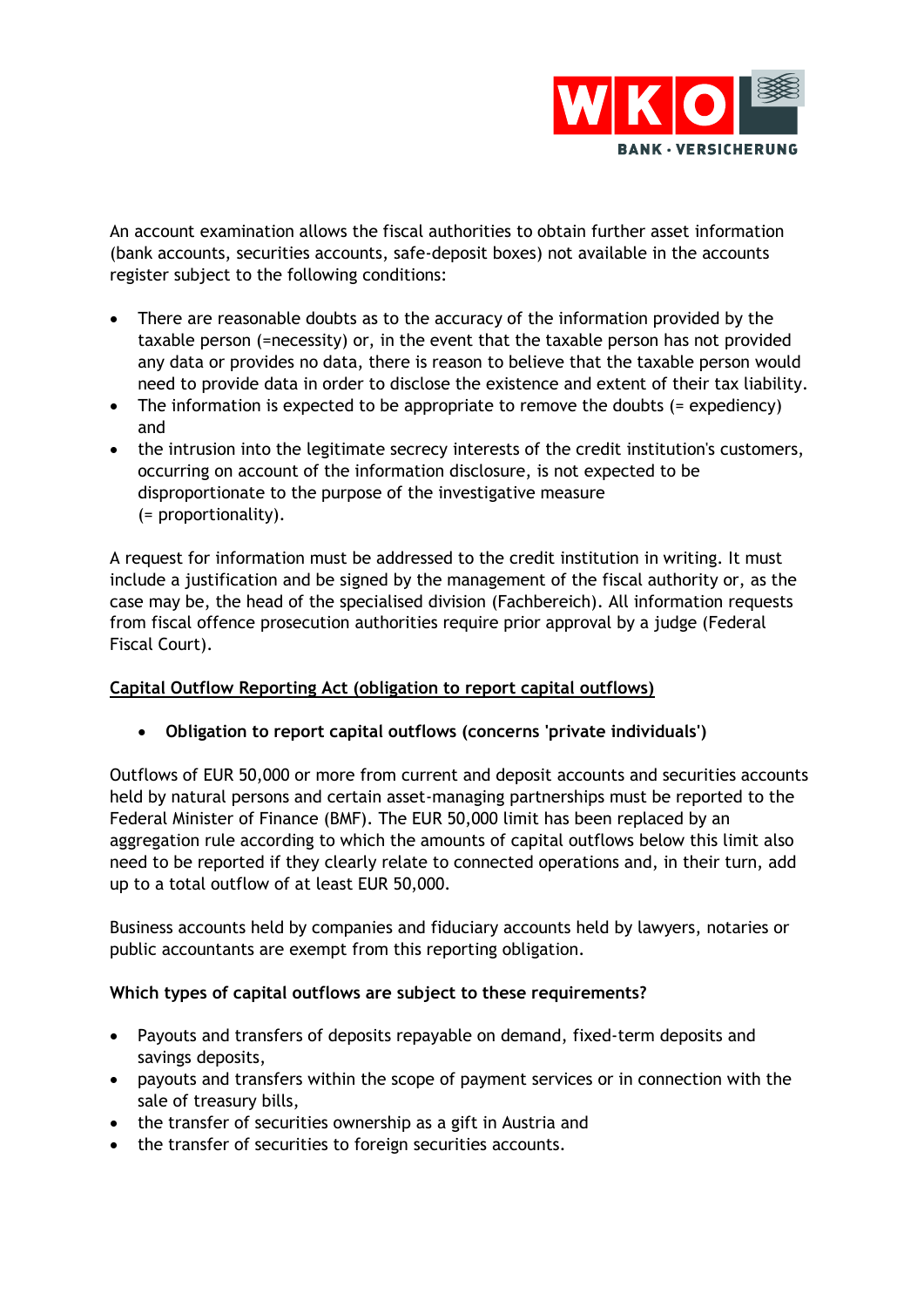

# **Does the obligation to report lapse if capital gains tax (KESt) has been paid for the transfer of securities to a foreign securities account?**

No, reports must be made regardless of any requirement to pay capital gains tax (KESt).

## **Since when do accounts have to be reported?**

The report

- for capital outflows in the period from 1 March 2015 to 31 December 2015 had to be submitted by 31 October 2016 and
- for capital outflows in the period from 1 January 2016 to 31 December 2016 by 31 January 2017.

Since February 2017, monthly reports must be made for any capital outflows that have occurred in the previous month (e.g., in February 2017 for the period from 1 January 2017 to 31 January 2017).

Certain capital inflows from Switzerland and Liechtenstein occurring in the period from 1 July 2011 to 31 December 2012 and from 1 January 2012 to 31 December 2013 also had to be reported. This report had to be made by 31 December 2016.

### **Common Reporting Standards Act (GMSG)**

This law governs the automatic exchange of information on persons with foreign tax residency.

The data is reported to the Austrian Finance Administration, which forwards the data to the responsible foreign tax authorities. The law applies to both natural persons and legal entities.

Information that must be reported includes:

- name of the account holder (for certain legal entities, further data on the ultimate beneficial owner requiring notification)
- address
- country/countries of residence
- tax identification number(s)
- date/place of birth (for natural persons)
- bank account/securities account number(s) deposit, current account and securities account transactions
- account balances/values at year-end or on closure of the account
- capital gains, other income from assets in the account and proceeds from sales.

When it comes to compliance with the obligations to exercise due care, GMSG distinguishes between "existing accounts" and "new accounts", on the one hand and "natural persons" and "legal entities" on the other.